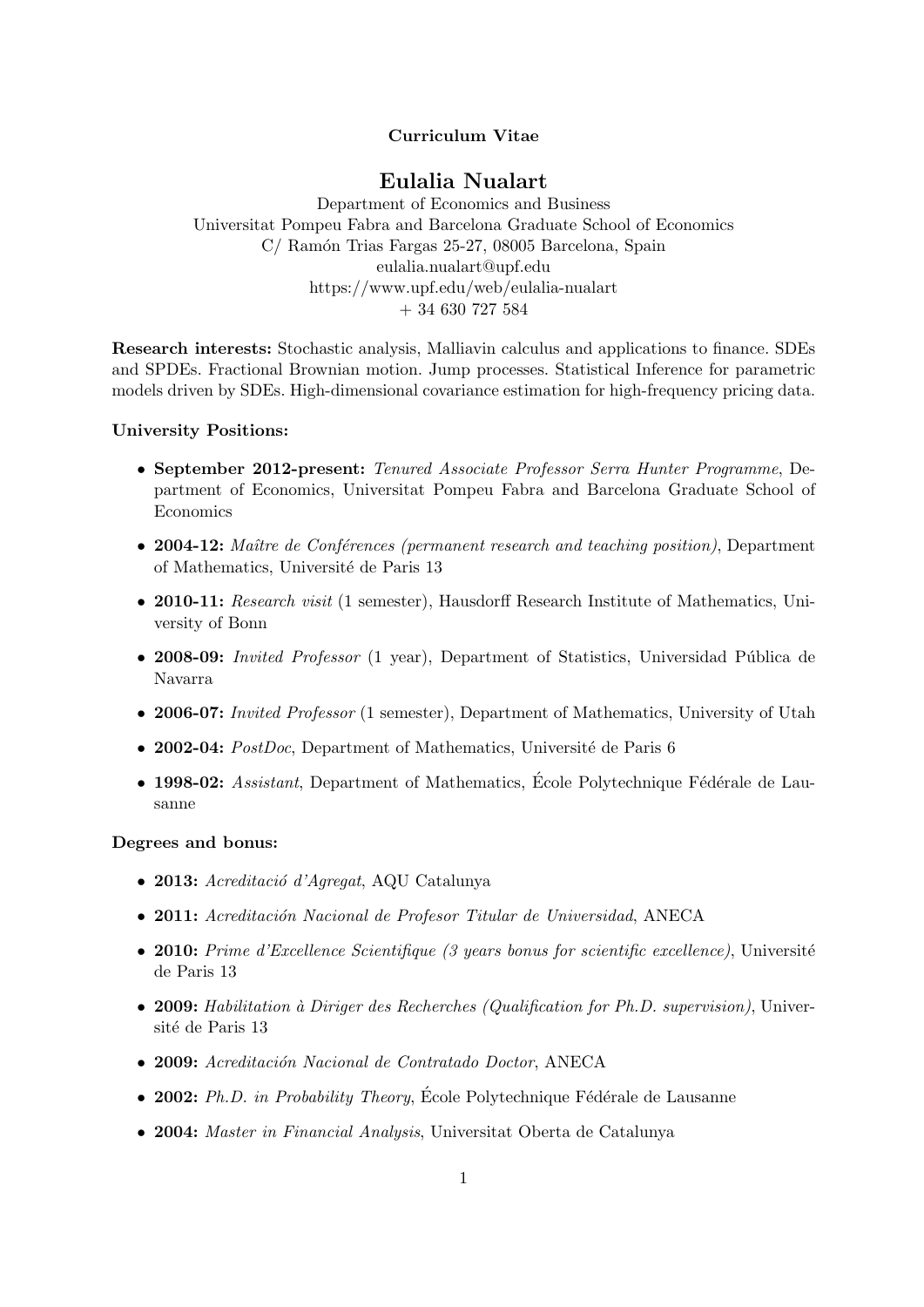$\bullet$  1998: Mathematics Degree, Universitat Politècnica de Barcelona

#### Grants and scientific projects:

- 2019-22: Ministerio de Economía y competividad (MINECO). Plan Nacional de I+D+i (2018). Project title: Predicción, inferencia y computación en modelos estructurados de alta dimensión. Reference: PGC2018-101643-B-I00. Principal researcher: Gabor Lugosi. Amount 141.812 euros. Members: 6 UPF + 3 externals.
- 2018-22: Fundación BBVA, Ayudas a Equipos de Investigación Científica en Big Data 2017. Project Title: High-dimensional problems in structured probabilistic models. Principal researcher: Gabor Lugosi. Amount: 100.000 euros. Members: 5 UPF
- 2016-18: Ministerio de Economía y competividad (MINECO). Plan Nacional de I+D+i (2015). Project title: Estimación de redes latentes. Principal researcher: Gabor Lugosi. Amount 43.800 euros. Members: 5 UPF + 3 externals
- 2013-15: Ministerio de Economía y competividad (MINECO). Plan Nacional de I+D+i  $(2008-2011)$ . Project title: Predicción e inferencia en modelos estructurados de dimensión alta. Principal researcher: Gabor Lugosi. Amount 39.780 euros. Members: 5 UPF + 3 externals.
- 2014-16: Agencia gestió ajuts Universitaris i recerca. Pla de Recerca i Innovació de Catalunya (2010-2013). Project title: Grup d'estadística i investigació operativa. Principal researcher: Gabor Lugosi. Amount 43.000 euros. Members: 12 UPF + 2 externals.
- 2013-17: Marie Curie European Union programme FP7-PEOPLE-2012-CIG grant agreement 333938. Amount: 100.000 Euros. Members: Eulalia Nualart. Title of the project: Statistical Inference and Malliavin calculus.
- 2010-13: Title of the project: Grup d'estadística i investigació operativa (ayudas para grupos de investigación SGR-DGR). Entity: AGAUR-Generalitat de Catalunya. Amount: 47.840 euros. Principal researcher: Gabor Lugosi. Mebers: 13.
- 2010-11: Junior Semester Program in Stochastics at HIM (Hausdorff Research Institute of Mathematics), University of Bonn. Members: C. Marinelli, E. Nualart, L. Quer-Sardanyons. Description: Development of a research project and organisation of minicourses during 4 months, salary 3.000 euros per month for each member.
- 2008-09: Contract between the Public University of Navarra and CENER (Centro de Energías Renovables). Members: F. Mallor, E. Nualart, E. Omey. Description: Course of 10h at CENER on statistical and probability methods to evaluate the maximum wind speed in an area for the design of wind turbines, notes of the course and implementation of a code in R. 3.000 euros for the whole project.

### Publications:

- 31. Foondun, M. and Nualart, E. (2021), The Osgood condition for stochastic partial differential equations, Bernoulli, 27, 295-311.
- 30. Besalú, M., Márquez-Carreras, D. and Nualart, E. (2021), Existence and smoothness of the density for fractional stochastic integral Volterra equations, Stochastics, to appear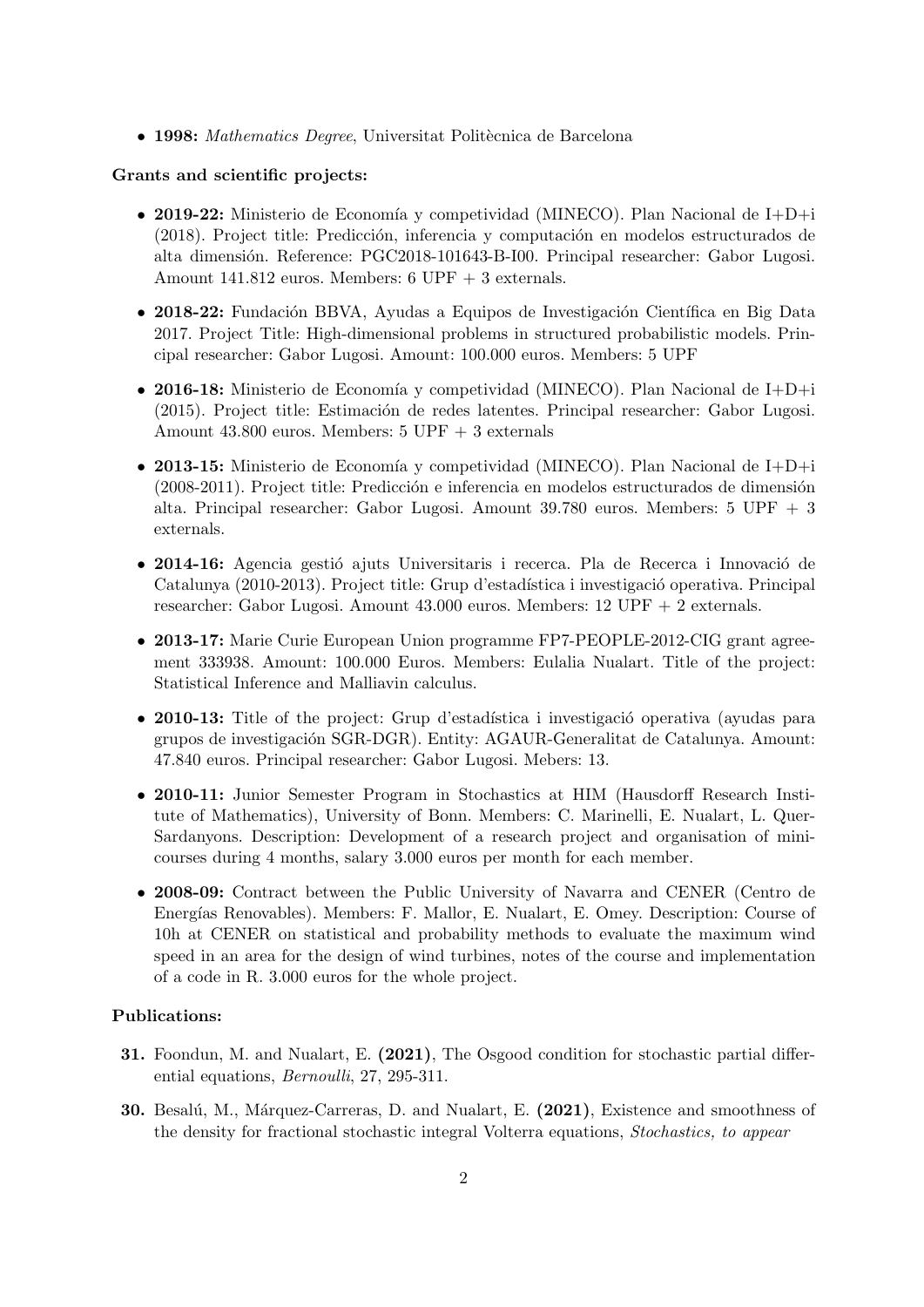- 29. Brownlees, C., Hans, C. and Nualart, E. (2021), Bank Credit Risk Networks: Evidence from the Eurozone, Journal of Monetary Economics, to appear.
- 28. Brownlees, C., Nualart, E. and Sun, Y. (2020), On the estimation of integrated volatility in the presence of jumps and microstructure noise, Econometric Reviews, 39, 991-1013.
- 27. Liu, Y., Nualart, E. and Tindel, S. (2019), LAN property for stochastic differential equations with additive fractional noise and continuous time observation, Stochastic Processes and Its Applications, 129, 2880-2902.
- 26. Nualart, D. and Nualart, E. An Introduction to Malliavin Calculus, IMS Textbooks, Cambridge University Press, (2018). (BOOK)
- 25. Nualart, E. (2018), Moment bounds for some fractional stochastic heat equations on the ball, Electronic Communications in Probability, 23, 1-12.
- 24. Brownlees, C., Nualart, E. and Sun, Y. (2018), Realized Networks, *Journal of Applied* Econometrics, 33, 986-1006.
- 23. De Diego, S., Ferreira, E. and Nualart, E. (2018), Importance sampling applied to Greeks for jump-diffusion models with stochastic volatility, Journal of Computational Finance, 22, 79-105.
- 22. Kohatsu-Higa, A., Nualart, E. and Tran, N.K. (2017), LAN property for an ergodic diffusion with jumps, *Statistics*, 51, 419-454.
- 21. Baudoin, F., Nualart, E., Ouyang, C. and Tindel, S. (2016), On probability laws of solutions to differential systems driven by a fractional Brownian motion, The Annals of Probability, 44, 2554-2590.
- 20. Delarue, F., Menozzi, S. and Nualart, E. (2015), The Landau equation for Maxwellian molecules and the Brownian motion on  $SO_N(\mathbb{R})$ , *Electronic Journal of Probability*, 20, 1-39.
- 19. Foondun, M. and Nualart, E. (2015), On the behaviour of stochastic heat equations on bounded domains, ALEA, Lat. Am. J. Probab. Math. Stat., 12, 551-571.
- 18. Kohatsu-Higa, A., Nualart, E. and Tran, N.K. (2014), LAN property for a simple Lévy process, C. R. Acad. Sci. Paris, 352, 859-864.
- 17. Dalang, R.C., Khoshnevisan, D., and Nualart, E. (2013), Hitting probabilities for systems of non-linear stochastic heat equations in spatial dimension  $k \geq 1$ , SPDEs: Analysis and Computations, 1, 94-151.
- 16. Marinelli, C., Nualart, E., and Quer-Sardanyons, L. (2013), Existence and regularity of densities for semilinear dissipative parabolic SPDEs, Potential Analysis, 39, 287-311.
- 15. Nualart, E. (2013), On the density of systems of non-linear spatially homogeneous SPDEs, Stochastics and Stochastics Reports, 85, 48-70.
- 14. Nualart, E. and Quer-Sardanyons, L. (2012), Gaussian estimates for the density of the non-linear stochastic heat equation in any space dimension, Stochastic Processes and their Applications, 122, 418-447.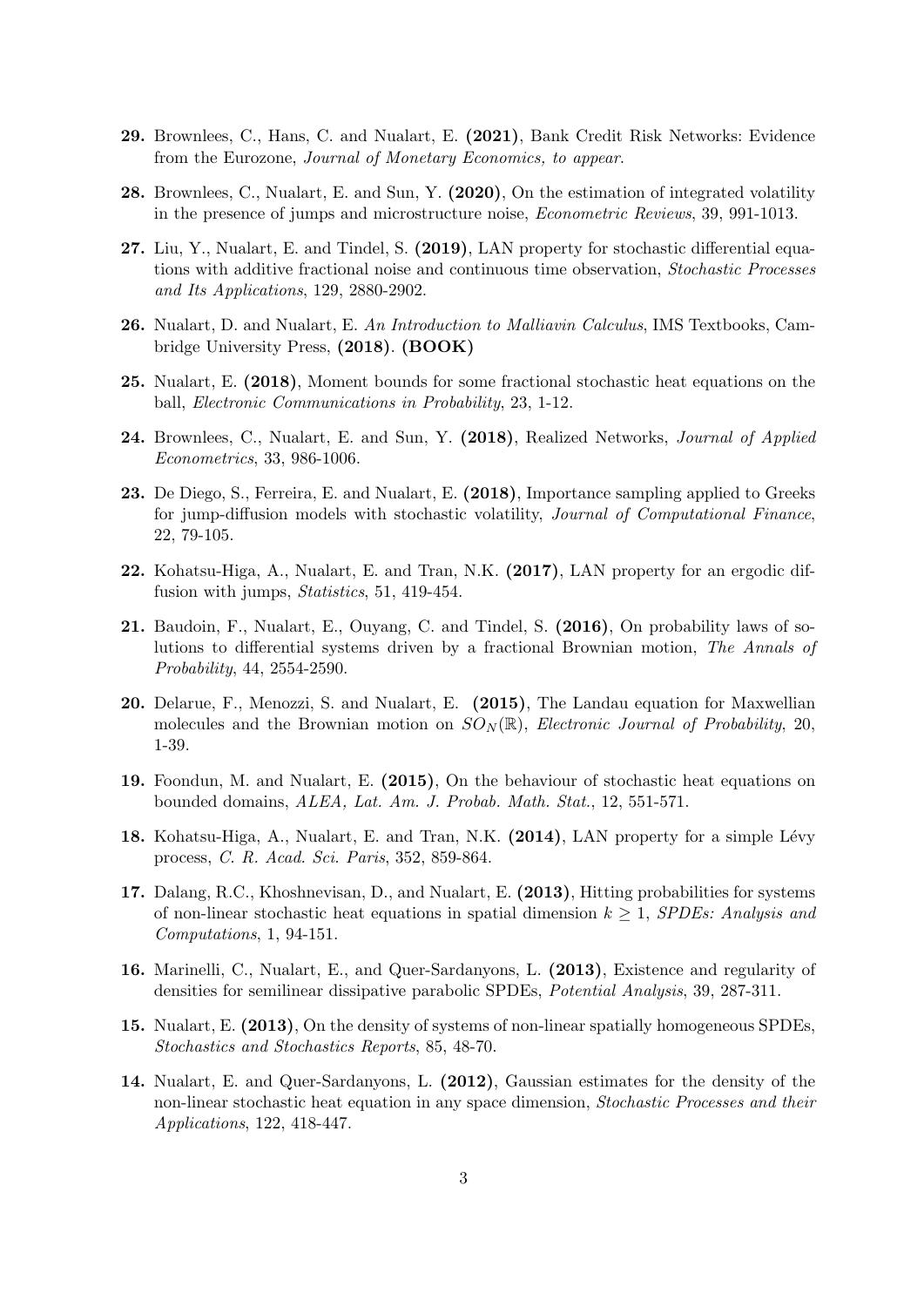- 13. Dalang, R.C., Khoshnevisan, D., Nualart, E., Xiao, Y., and Wu, D. (2012), Critical Brownian sheet does not have double points, The Annals of Probability, 40, 1829-1859.
- 12. Nualart, E. (2012), L'aplicabilitat de la fórmula d'integració per parts en un espai Gaussià, Butlletí de la Societat Catalana de Matemàtiques, 26, 103-136.
- 11. Foondun, M., Khoshnevisan, D. and Nualart, E. (2011) A local-time correspondence for stochastic partial differential equations, Trans. Amer. Math. Soc., 363, 2481-2515.
- 10. Nualart, E., García Landeras, J. (2010), Cómo mirar a través de una cámara fotográfica, Materials Matemàtics, 28, ISSN: 1887-1097.
- 9. Malliavin, P. and Nualart, E. (2009) Density minoration of a strongly non-degenerated random variable, Journal of Functional Analysis, 256, 4197-4214.
- 8. Nualart, E. and Viens, F. (2009), The fractional stochastic heat equation on the circle: Time regularity and potential theory, Stochastic Processes and their Applications, 119, 1505-1540.
- 7. Dalang, R.C., Khoshnevisan, D., and Nualart, E. (2009), Hitting probabilities for systems of non-linear stochastic heat equations with multiplicative noise, Probab. Th. Rel. Fields, 144, 371-427.
- 6. Khoshnevisan, D. and Nualart, E. (2008), Level sets of the stochastic wave equation driven by a symmetric Lévy noise, Bernoulli, 14, 899-925.
- 5. Dalang, R.C., Khoshnevisan, D., and Nualart, E. (2007), Hitting probabilities for systems of non-linear stochastic heat equations with additive noise, ALEA, 3, 231-271.
- 4. Guérin, H., Méléard, S. and Nualart, E. (2006), Estimates for the density of a nonlinear Landau process, Journal of Functional Analysis, 238, 649-677.
- 3. Mountford, T.S. and Nualart, E. (2004), Level Sets of Multiparameter Brownian Motions, Electronic Journal of Probability, 9, 594-614.
- 2. Nualart, E. (2004), Exponential divergence estimates and heat kernel tail, C.R. Math. Acad. Sci. Paris, 338, 77-80.
- 1. Dalang, R.C. and Nualart, E. (2004), Potential theory for hyperbolic SPDEs, The Annals of Probability, 32, 2099-2148.

#### Preprints:

- 1. Amorino, C. and Nualart, E. (2021), Optimal convergence rates for the invariant density estimation of jump-diffusion processes.
- 2. Foondun, M. and Nualart, E. (2020), Non-existence for stochastic wave equations in one dimension.

#### Ph.D. students:

- Ngoc Khue Tran, Université de Paris 13, in co-direction with Arturo Kohatsu-Higa,
	- Ph.D. title: LAN property for jump diffusion processes with discrete observations via the Malliavin calculus. Presented: 24th September 2014.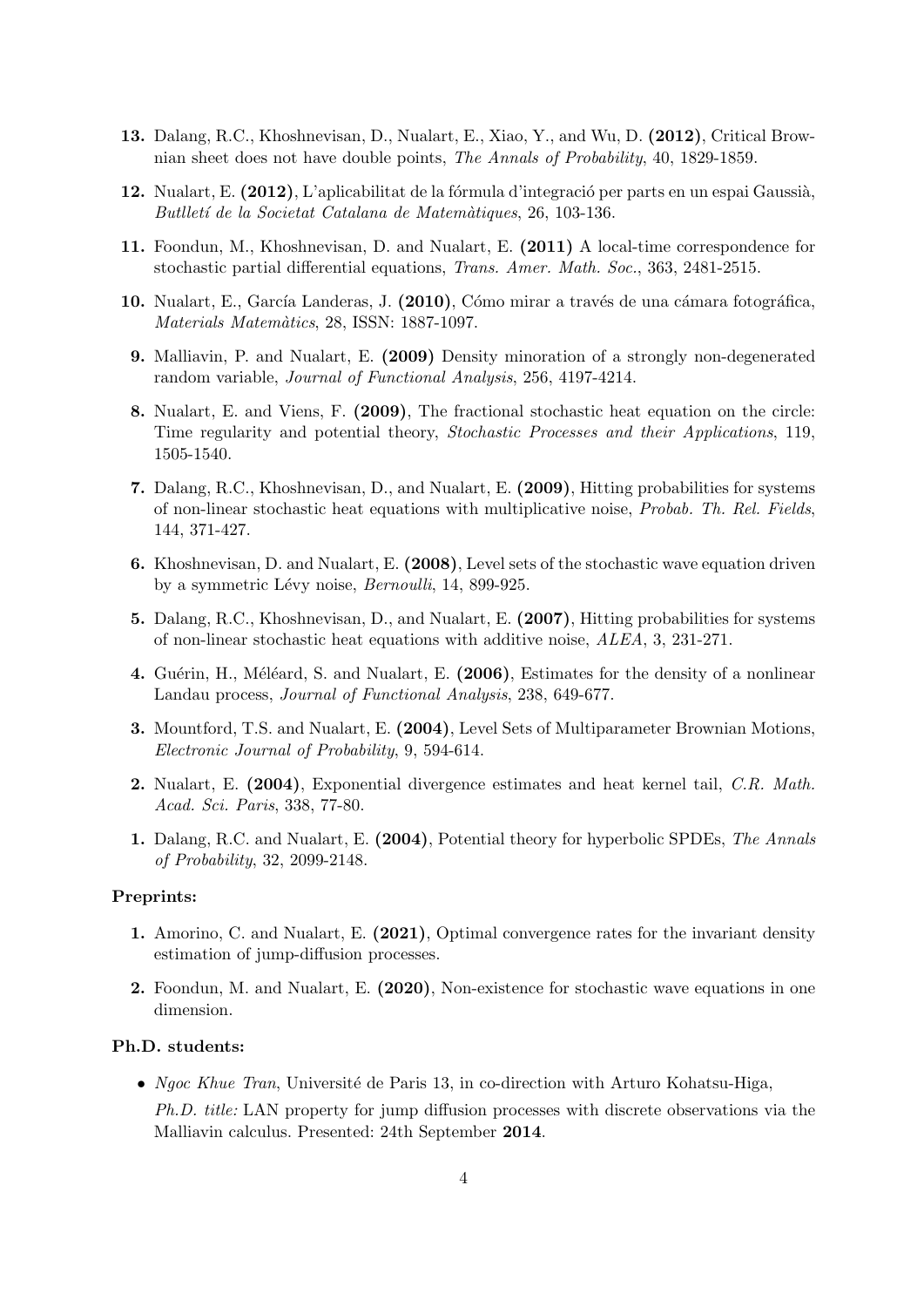• Yucheng Sun, Universitat Pompeu Fabra, in co-direction with Christian Brownlees,

Ph.D. title: Essays in Volatility Estimation Based on High Frequency Data. Presented: 16th March 2017.

# Organisation of International Conferences:

- October 2020: Co-organisation with Matthias Schulte and Piotr Zwiernik of the Thematic Session: Stochastic Analysis and Random Structures in Barcelona Mathematical Days
- June 2017: Co-organisation with Elisa Alòs of the Workshop: Fractional Brownian motion and rough models for the Summer Forum 2017 of the Barcelona GSE
- June 2015: Co-organisation with Christian Brownlees of the Workshop: High frequency financial econometrics for the Summer Forum 2015 of the Barcelona GSE
- June 2014: Organisation of the Workshop: Statistics, jump processes and Malliavin calculus: recent applications for the Summer Forum 2014 of the Barcelona GSE
- September 2013: Co-organisation with L. Quer-Sardanyons of the session *Probabilidad* y Modelos Aleatorios in the Congreso de Jóvenes Investigadores RSMR, Universidad de Sevilla
- March 2011: Co-organisation with F. Viens, Y. Hu, J. Feng, L. Coutin, L. Quer, I. Nourdin, G. Peccati, C. Tudor, S. Tindel International Conference on Malliavin Calculus and Stochastic Analysis in Honor of Professor David Nualart, University of Kansas
- October 2006: Co-organisation with D. Khoshnevisan AMS Western Sectional Meeting, Interface of stochastic PDEs and Gaussian analysis, University of Utah

# Editorial work:

• Since April 2018 Associate Editor for the Journal Stochastic Processes and Its Applications.

# Referee:

• Referee for the journals: Journal of Theoretical Probability, Stochastic Processes and Applications, Electronic Communications in Probability, Electronic Journal of Probability, Conference Proceedings, Mathematics, The Annals of Probability, Probability Theory and Related Fields, Journal of Functional Analysis, Acta Applicandae Mathematicae, ESAIM: Probability and Statistics, Transactions of the American Math. Society, Proceedings of the American Math. Society, Potential Analysis, Stochastic Analysis and Applications.

# Books Edition:

• Co-editor with F. Viens, Y. Hu and J. Feng of the Malliavin Calculus and Stochastic Analysis: Festschrift in Honor of David Nualart, Springer, 2013.

# Invitation to International Conferences: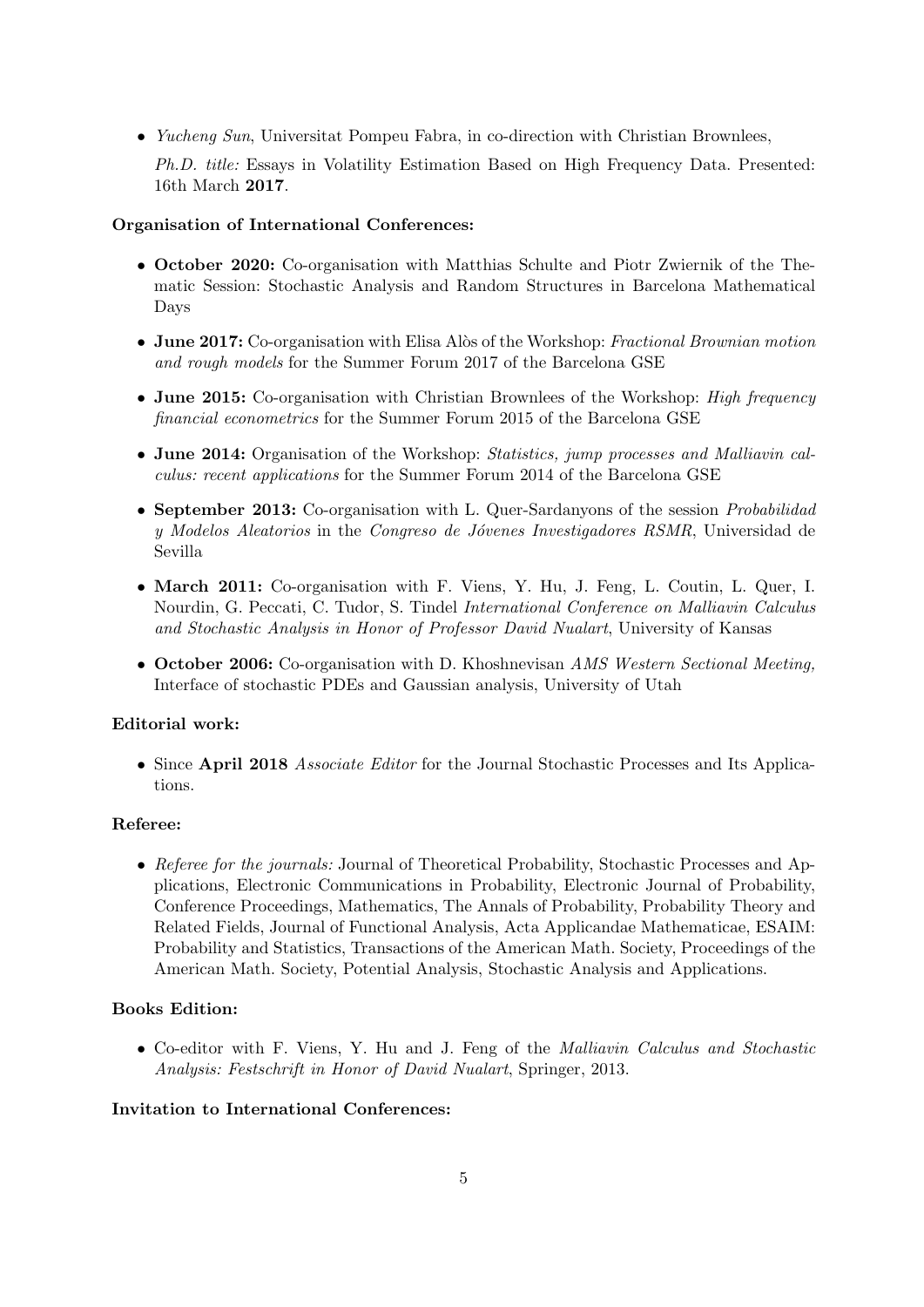- CIRM (France), 2018 Non Standard Diffusions in Fluids, Kinetic equations and Probability
- CRM (Barcelona), 2018 Barcelona-Toulouse Probability days
- Oaxaca (Mexico), 2018 Theoretical and Applied stochastic analysis
- CIRM (France), 2018 SPDEs
- Barcelona (Spain) 2018 BMS-BGSMath Junior Meeting
- Edinburgh (Scotland), 2017 Joint meeting of the Edinburgh Mathematical Society and Societat Catalana de Matem`atiques, session: Stochastics
- Moscow (Russia), 2017 39th Conference on Stochastic Processes and Their Applications (SPA), session: SPDEs
- Valladolid (Spain), 2017 IV Encuentro Conjunto RSME-SMM, sesión: Probabilidad
- Umea (Sweden), 2017 Join Meeting of the Catalan, Spanish, Swedish Math. Societies, session: SPDEs: from Theory to Simulation,
- BCAM, Bilbao (Spain), 2016 4th Fractional Calculus, Probability and non-local operators workshop
- Barcelona (Spain), 2016 Session on Mathematical Finance CSASC
- Aarhus University (Denmark), 2016 Ambit fields and related topics
- CIRM, Levico (Italy), 2016 Stochastic Partial Differential Equations and Applications X
- Toulouse (France), 2016 Financial Econometrics Conference
- Barcelona (Spain), 2015 Edinburgh Mathematical Society and Societat Catalana de Matemtiques joint meeting, Session: 'Stochastics'
- University of Nevada (USA), 2015, AMS Spring Eastern Sectional Meeting, Session 'Stochastic analysis and rough paths'
- Georgetown University (USA), 2015, AMS Spring Eastern Sectional Meeting, Session 'Stochastic analysis and SPDEs'
- TU Dresden (Germany), 2014, START 2014-Workshop on Stochastic Analysis and Related Topics
- Tech Univ Munich (Germany), 2014, Mini-Workshop: Malliavin calculus and applications to finance
- Levico Terme (Italy), 2014, SPDEs and Applications IX
- Michigan University (USA), 2013, NSF-CBMS course in SPDEs by Davar Khoshnevisan
- CIRM (France), 2012, Thematic school: Control of PDE's, interactions and application challenges
- Cambridge (UK), 2012, Stochastic Partial Differential Equations-Follow-up Meeting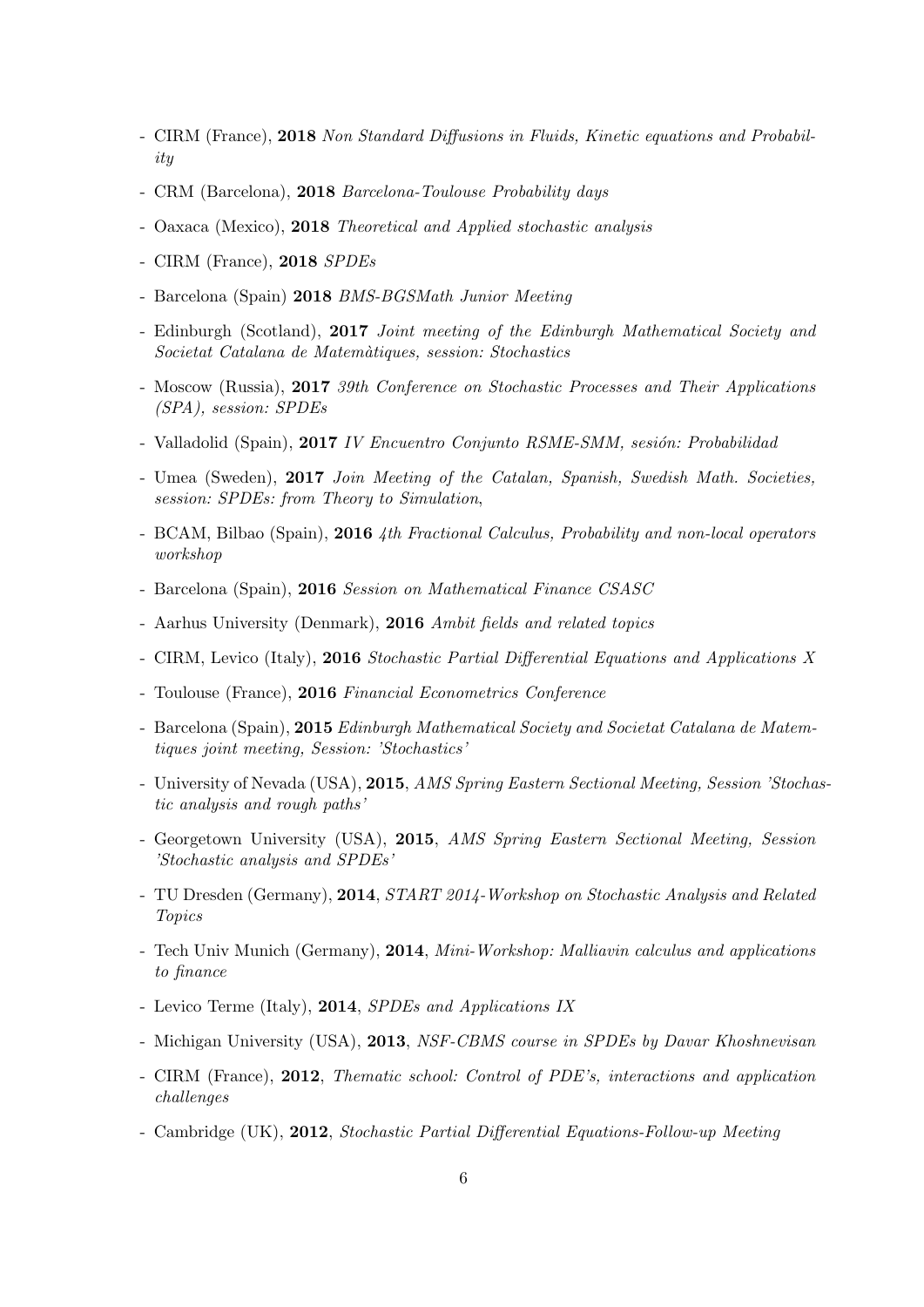- Málaga (Spain), 2012, II Congreso Conjunto de la RSME (Real Sociedad Española de Matemáticas) y la SMM (Sociedad de Matemáticas de México)
- Soria (Spain), 2011, Congreso de Jóvenes Investigadores RSME
- Ascona (Switzerland), 2011, 7th Seminar on Stochastic Analysis, Random Fields and App.
- Avila (Spain), 2011, Congreso de la Sociedad Española de Matemáticas
- Rennes (France),  $2008$ , Journées MAS
- Singapore, 2008, 7th World Congress in Probability and Statistics
- Northwestern Chicago University, 2007, Midwest Probability Colloquium
- Princeton University , 2006, Seminar on Stochastic Processes
- ZIF, University of Bielefeld (Germany), 2005, Workshop on SPDEs
- Berne (Switzerland), 2005, Swiss probability seminar
- Yep, Eurandom, Eindhoven (Holland), 2005, Workshop on self-similar random structures Hausdorff dimension and branching
- Banff (Canada), 2003, Conference on Stochastic Partial Differential Equations

### Teaching activities:

- Courses at Undergraduate level:
	- September 2012-: Universitat Pompeu Fabra:
		- Probability and Statistics (L2 Economics)
		- Linear Algebra and Dynamical Systems (L3-4 Economics)
	- 2004-12: Université de Paris 13:
		- Integration and Probability theory (L3 Math and Financial Engineering)
		- Stochastic Processes in discrete time (Financial Engineering)
		- Statistics (L2 Math and Financial Engineering)
		- Econometrics (L3 Economics)
	- 2008-09: Universidad Pública de Navarra:
		- Data treatment with computers (L1 Economics)
		- Statistics applied to business (L2 Management)
		- Statistics methods with computers (L2 Management)
	- 1998-02: EPF-Lausanne:
		- Linear Algebra (Engineering)
		- Analysis (L2 Physics)
		- Probability theory and Stochastic Processes (L3 Math)
- Courses at Master and Ph.D. level: